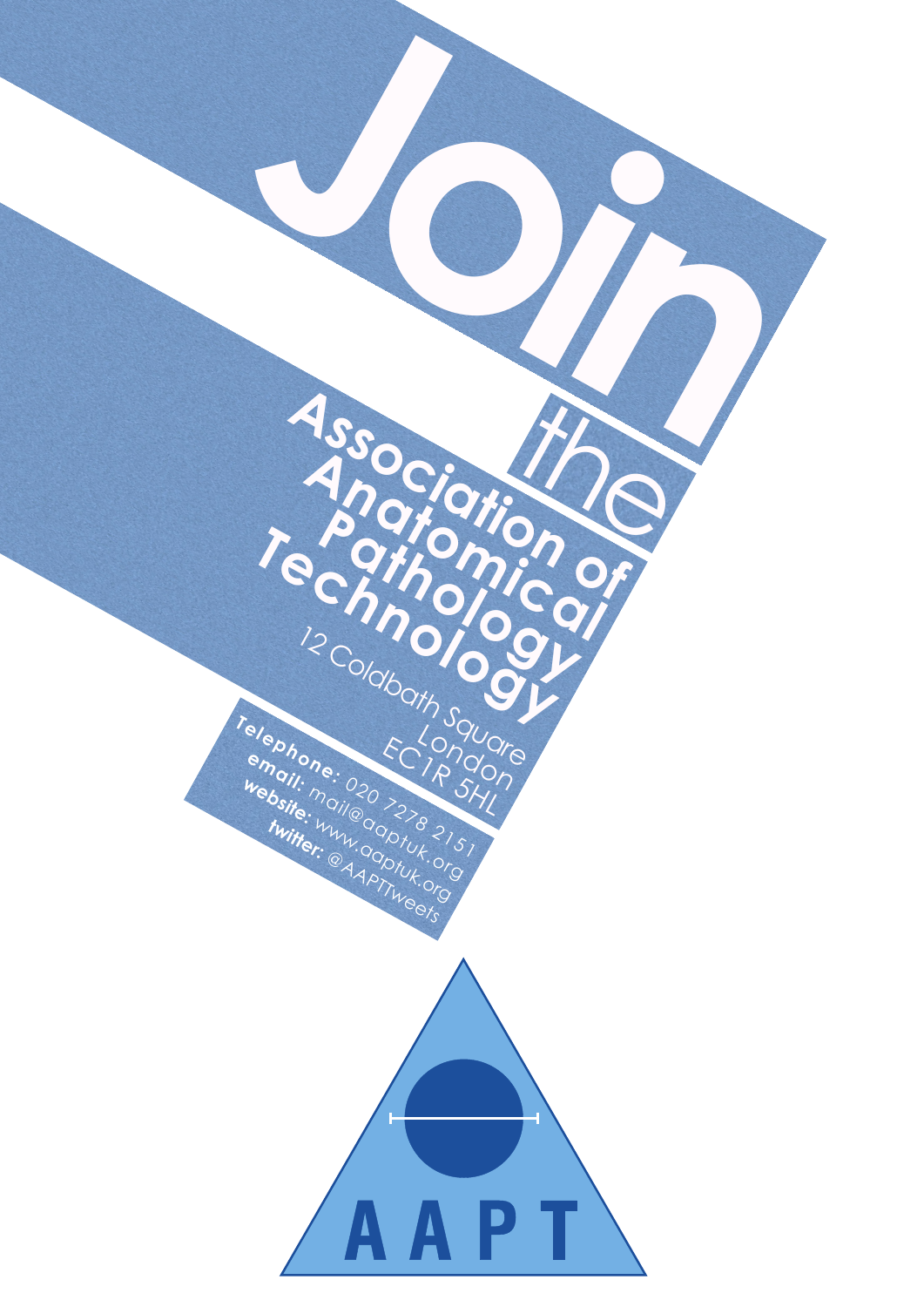# **Application Form for the AAPT**

# **Level of Membership (Please tick as appropiate)**

## **Application Type**

| New    | Re-registration              |  |         | Previous Membership No. |                    |  |           |  |
|--------|------------------------------|--|---------|-------------------------|--------------------|--|-----------|--|
| Fellow | <b>I</b> Member <sub>I</sub> |  | Student |                         | <b>I</b> Affiliate |  | Associate |  |

# **Personal Details**

| Surname <sup>1</sup>         | Title: (Mr / Mrs / Miss / Ms) | <b>IIDate of Birth I</b> |  |
|------------------------------|-------------------------------|--------------------------|--|
| $\blacksquare$ Forname $(s)$ | Any Previous Names            |                          |  |

## **Contact Details**

| Home Address            |                       |
|-------------------------|-----------------------|
| Town / City             | Postcode              |
| Contact email           | Contact Telephone No. |
| Employer Name & Address |                       |
| Town / City             | Postcode              |
| Employer Telephone No.  | $I$ Fax $I$           |

## **Professional Details**

#### **Employment Speciality**

| Paediatric          | Medical | Fiscal / Coroner                           | Forensic | <b>Illocuml</b> |  |
|---------------------|---------|--------------------------------------------|----------|-----------------|--|
| Job Banding / Grade |         | Training Responsibility? (Please Tick) Yes |          |                 |  |

## **Employment History**

| Date From Date To   Employer |  | Job Grade |
|------------------------------|--|-----------|
|                              |  |           |
|                              |  |           |
|                              |  |           |

#### **Professional Qualifications - NB Photocopies must be included with your application**

| Date Awarded Qualification | Awarding Body |
|----------------------------|---------------|
|                            |               |
|                            |               |
|                            |               |

### **Registrant Declaration**

I, the undersigned, apply for membership of the Association of Anatomical Pathology Technology, I will abide by the Code of Conduct and declare that the foregoing statements are correct.

Signature Date Date Date

## **Proposal from current AAPT member**

*(only applicable to Students, Associates and Affiliate applications, those applying for the Fellow or Member grades do not need a proposer)*

Full name and membership number example of the Signature Signature Date Date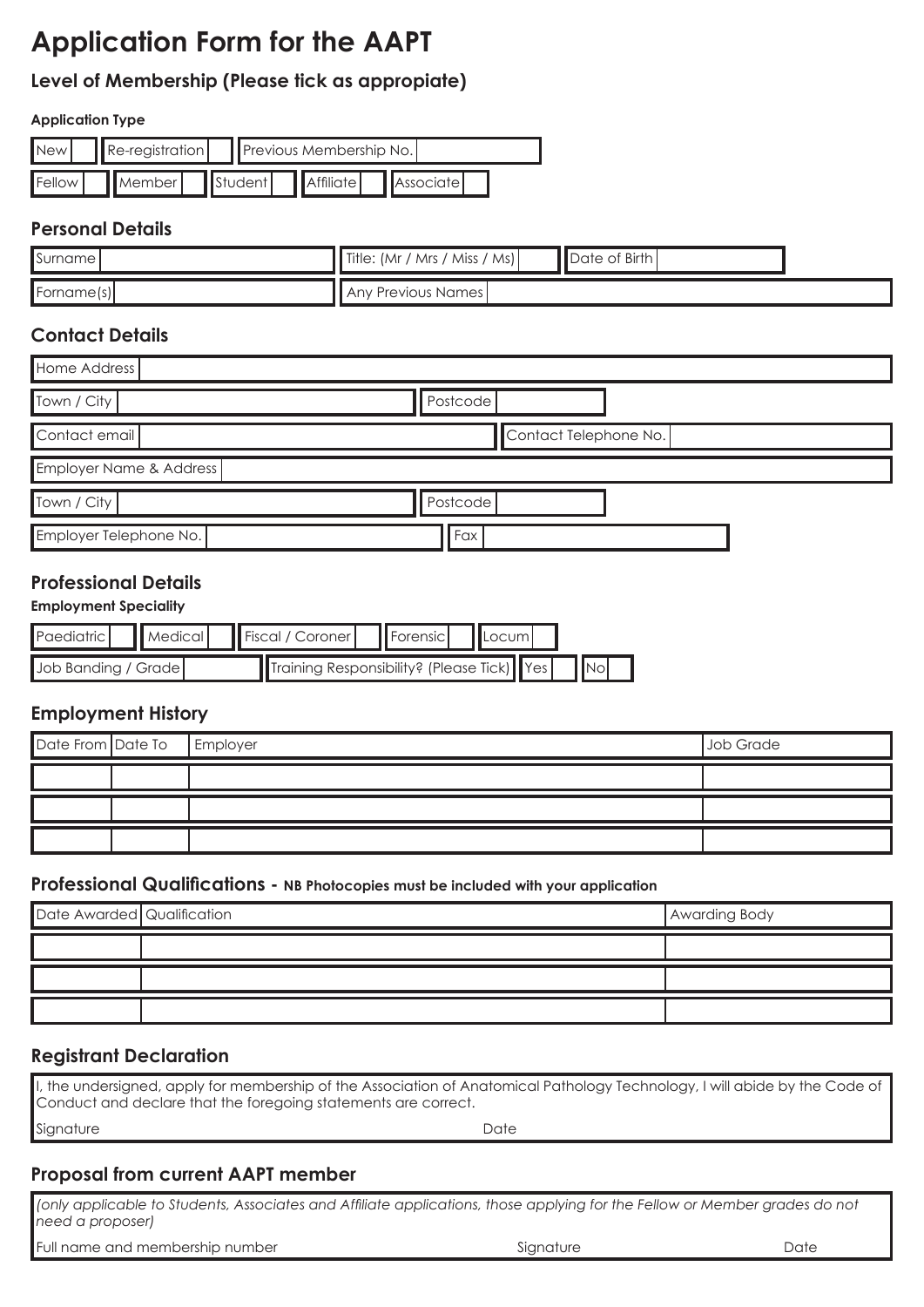# **AAPT: the recognised voice for mortuary staff across the UK and beyond**

The Association of Anatomical Pathology Technology (AAPT) was formed in 2003.

Members of the AAPT are predominantly employed as Anatomical Pathology Technologists (APTs) in both hospital and public mortuaries: but we also welcome Mortuary Assistants, medical staff and other healthcare scientists.

The AAPT is committed to working with the appropriate authorities & organisations to help ensure, and improve, the professional, educational and practical standards for technologists across the United Kingdom and beyond.

Through the development of qualifications and best practice literature, the AAPT can set standards to ensure the dignity of deceased patients and relatives.

# **Code of Conduct**

Members of the AAPT adhere to a professional Code of Conduct. They must:

- • Uphold the dignity and reputation of the Association by applying the highest standards of conduct, honesty and integrity in their personal and professional behaviour
- Exercise their professional practice and skill, within the agreed and known limits of their professional knowledge with judgement and responsibility
- Maintain, develop and keep up to date their professional competence and skills.
- Observe the legal and ethical framework appropriate to their current and future roles
- Recognise the beliefs and values of the wider general public, the users of the service and professional colleagues, treating them on a fair and equitable basis
- Ensure their own beliefs and values do not prejudice or compromise their ability to carry out their professional roles and duties.
- Educate professional peers, colleagues and the wider general public about anatomical pathology technology and its practice
- Promote the study and activity of anatomical pathology by promotion of the values, aims and objectives of the Association of Anatomical Pathology Technology.
- Comply with all relevant health & safety legislation & policy

### **Influence**

The Department of Health has approached the AAPT to comment on every major consultation document relating to death, bereavement, post mortem consent and emergency planning. The AAPT also has strong professional representation links with the:

- Royal College of Pathologists
- Institute of Biomedical Science
- Royal Society for Public Health
- Human Tissue Authority
- Academy for Healthcare Science
- • Science Council
- Home Office
- and many other relevant stakeholders

This two-way communication with national organisations and government departments has given technologists a voice that had previously been unheard in the corridors of power.

### **Events**

The major conference of each year is the Annual Educational Event. This informative meeting provides a stimulating lecture programme with renowned speakers. It also allows the opportunity to socialise with other delegates and network with commercial partners. One day practical workshops on the taking of consent have been held in liaison with the Human Tissue Authority, the AAPT are also happy to bring such training locally into your workplace.

A growing regional network across the UK is allowing technologists to share knowledge at a local level. Groups have already been formed in London & the South East, the South West and Scotland.

## **CPD & Website**

The AAPT website is an excellent resource tool for technologists, healthcare science colleagues and for those wishing to pursue a career as an APT. There is also a Facebook group for members only and a Twitter feed @ AAPTTweets

A Learning Zone area features on-line Read, Test & Reflect (RTR), whereby members can test their knowledge on the most up-to-date articles and guideline documents relating to anatomical pathology technology.

It is the personal duty of any professional to keep their knowledge and skills up to date so that they remain competent to practise. The AAPT CPD scheme encourages APT staff to maintain, improve and extend their knowledge, skills and practice.

The Members Area includes an on-line CPD recording portfolio, with the ability to reflect upon each and every activity undertaken.

The scheme is free to all members of the Association regardless of grade. For members who achieve a high standard of CPD activity, a special Award Certificate will be presented.